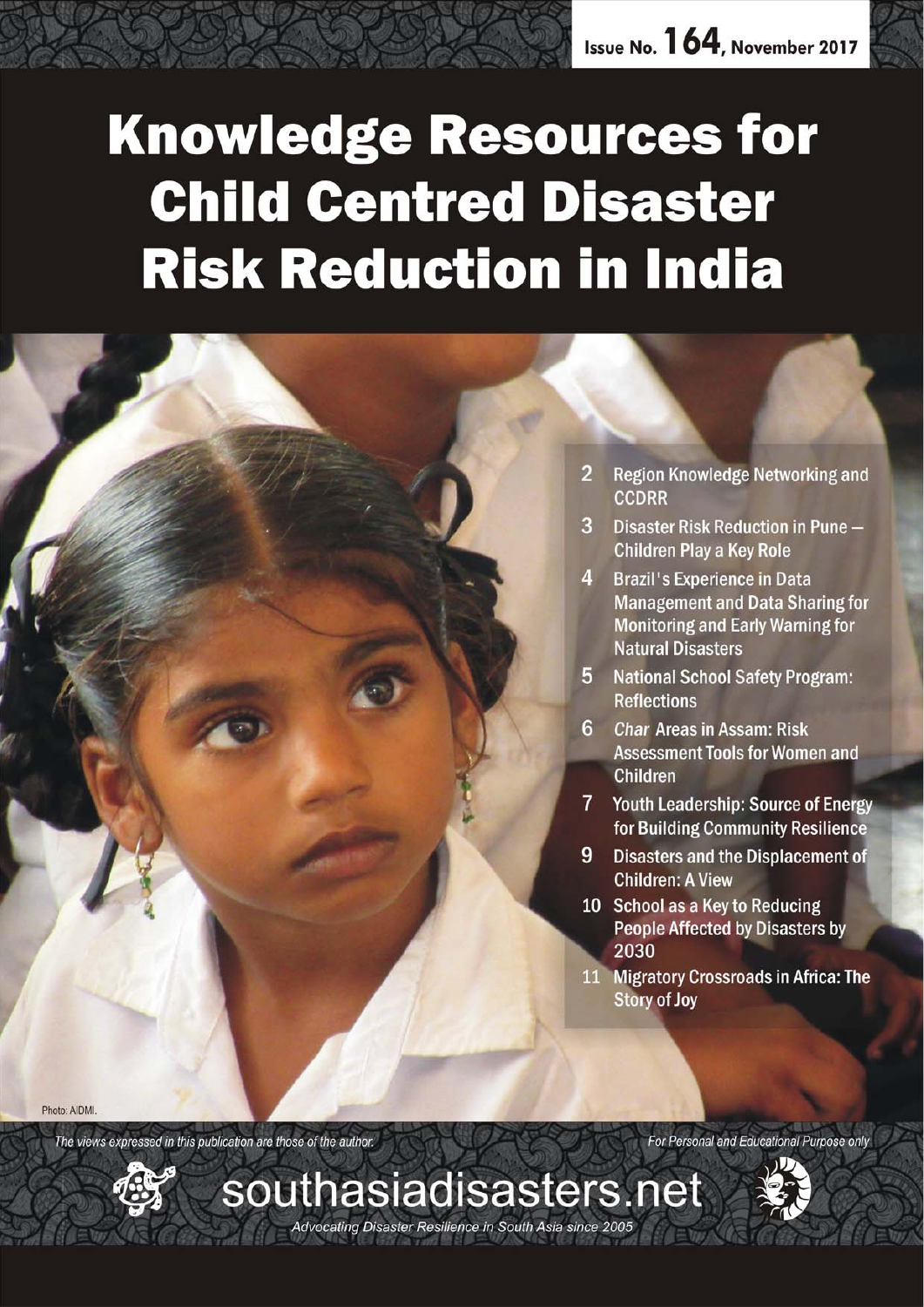#### MAKING ASIA REGIONAL PLAN FOR DISASTER RISK REDUCTION WORK

### ABOUT THIS ISSUE

According to the Census of<br>2011, there are 444 million children in India, constituting<br>37% of the country's of the country's population. This number of children in India is actually greater than the population of entire North America (USA, Mexico and Canada) put together. In fact, every fifth child in the world is Indian. However, a majority of the country's children lead precarious lives exposed to the risk of multiple hazards. Perhaps the state of India's children is at best reflected in the fact that it has the highest number of stunted children due to malnutrition-42 million along with the highest number of child labourers-31 million.

Exposure to natural hazards and ensuing disasters add another dimension of distress and deprivation to the already precarious lives of the children in India. Due to their physical, mental and social condition, Children bear a disproportionate burden of the impacts of disasters. Some of the adverse impacts of disasters on children include death, injury, disruption of education, separation from parents and caregivers, psychological trauma, trafficking, violence, trafficking and sexual abuse.

This issue of *Southasiadisasters.net* is titled "Knowledge Resources for Child Centered Disaster Risk Reduction". It is a veritable compilation of enshrined practices, lessons learnt and innovations that have taken place in India and in South Asia on the issue of protecting children from disasters.

**– Kshitij Gupta**

## Region Knowledge Networking and CCDRR

Knowledge is perhaps the most important drivers of risk reduction and South Asia has such knowledge in abundance.

Child Centred Disaster Risk Reduction (CCDRR) is one such area where knowledge content that can be easily shared across South Asia.

South Asia is leading in a wide range of CCDRR initiatives by UNICEF, Plan International, and Save the Children, to name a few, as well as a wide range of local authorities and organisations.

India is about to connect its National Knowledge Network (NKN) with its neighbouring countries. NKN is a multi-gigabit pan-India network which facilitates the development of India's communications infrastructure, stimulates research and creates next generation applications and services. It enables collaboration among researchers from different educational networks such as TEIN4, GARUDA, CERN and Internet2. It also enables sharing of scientific databases and remote access to advanced research facilities. Data and research in addition to CCDRR case studies can be added into NKN content.

A state-of-the-art management centre and Network Operations Centre will also be set up to run the NKN network in South Asia. Multiple connections between multiple South Asian cities are being conceived. In each of these cities there are important CCDRR initiatives from which knowledge can be extracted for sharing.

The connection from Afghanistan, Maldives and Sri Lanka to India would be through a submarine cable for international connectivity.

With its multi-gigabit capability, NKN aims to connect all universities, research institutions, libraries, laboratories, healthcare and agricultural institutions across the country. The leading mission oriented agencies in the fields of nuclear, space and defence research are also part of NKN. To strengthen research facility in various critical and emerging areas for NKN community, the network has established its international points of presence (PoP) in Geneva, Amsterdam and Singapore, and plans to soon establish a PoP in New York. All 4PoP house key donors and UN bodies that deal with CCDRR in a substantive manner.

Knowledge can play a key role in reducing disasters. The 2016 South Asia Disaster Report by Duryog Nivaran with Global Network for Disaster Risk Reduction (GNDR) avers the same.

The NKN with its potential for transforming the paradigm of knowledge management can be leveraged by the International Strategy for Disaster Reduction of UN (UNISDR), which actively promotes such innovations in the risk reduction space.

Since 1995, the All India Disaster Mitigation Institute (AIDMI) has been publishing *"Southasiadisasters.net"* which captures risk reduction knowledge and voices from local communities in South Asia. The demand for such knowledge in South Asia is quite high as evidenced from the 163 issues of this publication that have highlighted the knowledge of over 600 contributors from over 400 institutions. Such initiatives need to be added in NKN when it is connected with South Asia.

**– AIDMI Team**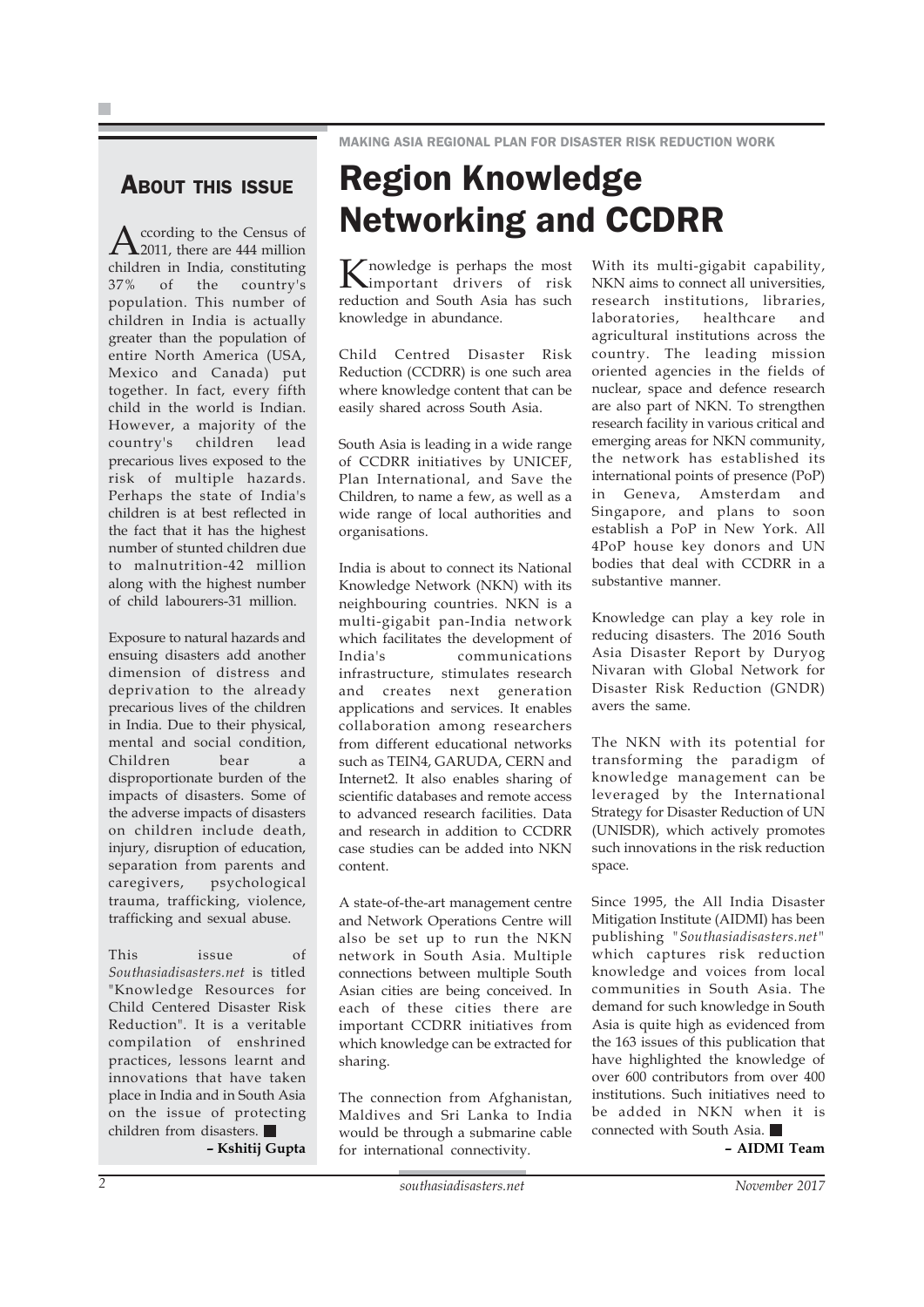#### CHILDREN AND DRR

### Disaster Risk Reduction in Pune — Children Play a Key Role

What have drawing lessons got<br>to do with DRR? How can an illiterate person carry out a risk analysis? The RISK Award Project in Pune, India, provides us with answers to these questions.

It has been two years since the All India Institute for Local Self-Government (AIILSG) won the RISK Award, endowed with € 100,000. The NGO is implementing an ambitious programme to prove that the risks for slum residents ensuing from disasters can be dramatically reduced - with simple methods and means. Munich Re Foundation, the donor, joined AIILSG for a field trip and evaluated the project's progress.

#### Self-dependent Risk Analysis

The Institute has developed an innovative instrument for risk analysis that enables the community authorities in slums to take independent action – even without a scientific background. Instead of using complicated questionnaires reflecting the diverse disaster scenarios, self-explanatory pictograms and a sign language have been developed on the basis of emoticons, e.g. smileys. The slum residents now have a simple method of assessing their situation themselves and informing the project partners accordingly. Even though they might not be able to write. The instrument is called "Self-Assessment and Planning Tool (SAP Tool)".

#### Women's Self-help Groups Strengthen the Community

Analyses carried out by the United Nations show that women are disproportionately impacted by disasters. The reasons are many and varied. They often have less access to education, they often take care of the household, and consequently are sometimes less mobile than men. Women are therefore often



*Dhage Deepa looks over the Janata Vasahat slum on the Parvati Hills. It is located on a steep slope. Each monsoon season triggers grave landslides that often sweep whole houses away.*

underrepresented in risk planning measures of the communities. We aim to change this and integrate women into the measures from the very start. In self-help groups they learn how to prepare for different risks. This can include simple things such as safe handling of gas canisters, the use of a fire-extinguisher or participation in First Aid courses. The measures also extend to complex evacuation drills in the event of a landslide or earthquake. What is important is that responsibility is gradually transferred to the women and that they can independently qualify other women in the slums to become trainers. "This not only strengthens the resilience of the entire community but also the status of the women themselves", emphasises Shweta Gupta from  $AIII$  SG.

#### Children are Key

When disaster risk reduction is at stake, we must think in long-term categories to ensure sustainable success. It is not enough to conduct one training exercise and then believe that everything is safe and well. Following the correct and efficient procedures in a dangerous situation must become an automatic response. This is the only way to save as many

people as possible when disasters strike. DRM-Training must begin as early as possible. Already primary school children must be included. Different kinds of media are used in Pune to make classes interesting and playful. Street plays are one possibility, along with puppet shows, drawing competitions and drills in the community centres. At first glance, the training measures appear to be a bundle of fun for the children. However, they are also a playful way of bringing the messages across successfully. If the children go home and see, for example, that a gas canister is not stored correctly, that an uninsulated cable is running next to a water tap, or that hazardous waste is simply being disposed of, they raise voices of warning in their own homes. These kids become agents of change.

**– Christian Barthelt,** Senior Project Manager, Munich Re Foundation, Germany

#### *Reference*

- 1. www.munichre-foundation.org
- 2. www.risk-award.org
- 3. www.risk-award.org/risk-award/ Projects-and-Reports/RISK-Award-2015.html
- 4. www.aiilsg.org
- 5. www.aiilsg.org/aiilsgs-internationalcenter-of-equi-t/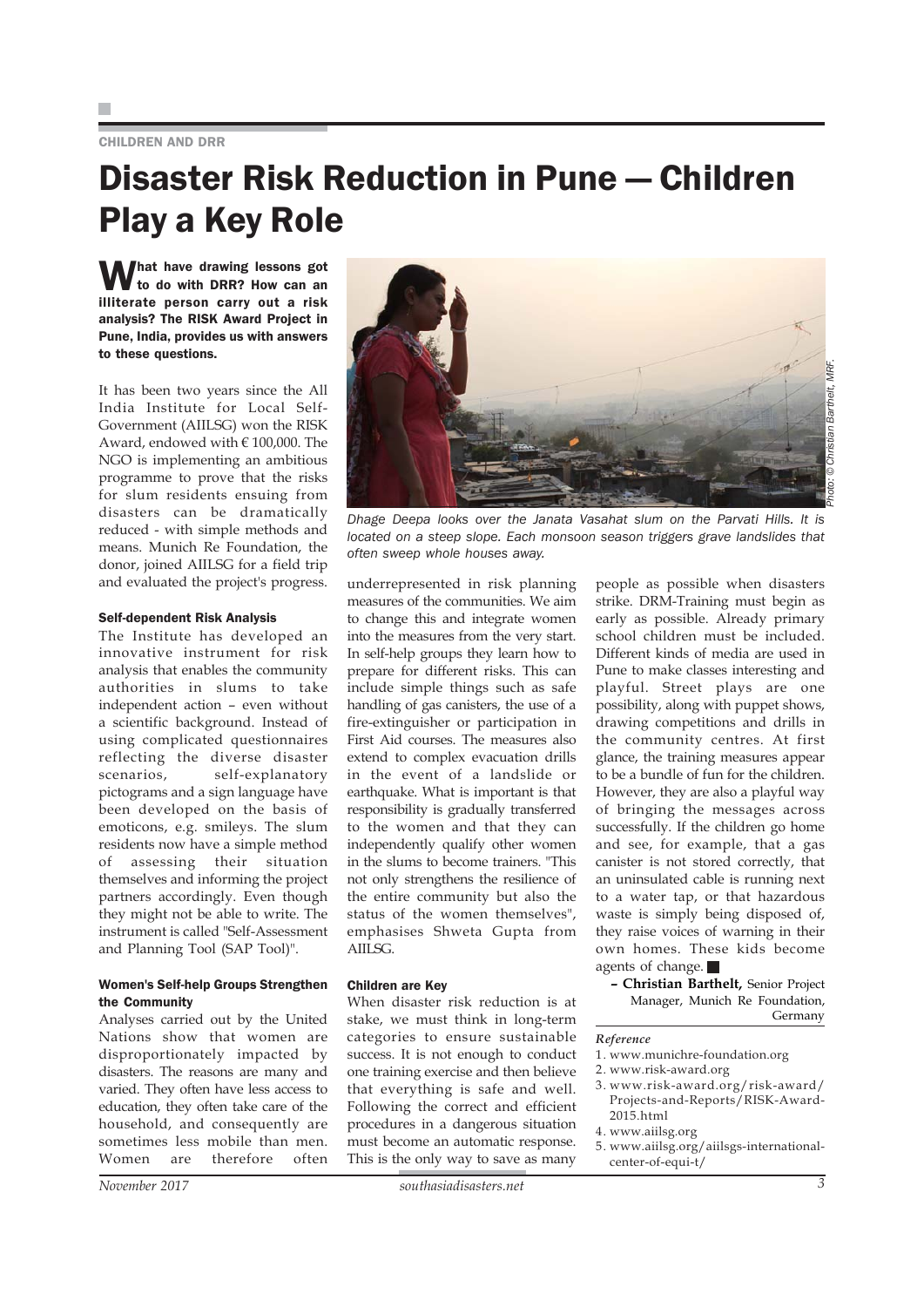#### EARLY WARNING

### Brazil's Experience in Data Management and Data Sharing for Monitoring and Early Warning for Natural Disasters

Natural disaster events occur routinely in Brazil. However, in recent years we have seen an increase thereof. The causes of this increase are attributed in part to climate change and the increased population density in critical areas. The growth of the cities ignored the geological and hydrological characteristics. The non-recognition of fluvial geomorphology, erosion, slope inclination and sedimentation processes in river basins, combined with the increase in extreme weather events resulted in symbolic natural disasters. According to National Center for Risk and Disaster Management the occurrence of natural disasters has increased 268% in the 2000s compared to the 10 previous years.

The National Center for Monitoring and Early Warning of Natural Disasters (CEMADEN) was created in 2011 with the aim to reducing the impact of natural disasters on social, environmental and economic sectors. The Cemaden is a component of the National Plan for Risk and Disaster Management. This plan determines actions on all fronts, from the mapping of areas to the assembly of a monitoring and warning system, improving the capacity in response actions of national, state and local civil defense. The role of CEMADEN in this plan, it is to bring all the technical and scientific knowledge of disaster risk management to underpin and support the national plan in the best possible way.

In order to fulfill its mission, CEMADEN's multidisciplinary team needs quick access to all sorts of relevant geographical data sets



involved in the forecasting, detection and analysis of the incidents. In order to become an information hub for its analysts, CEMADEN created a HW/SW platform, named SALVAR. This platform receive information from all Brazilian institutions that have its own monitoring system as ANA, INMET, CPRM, INPE, SIPAM among others. This set of information comprise meteorological measurements, hydrological shape files with drainage basins datasets, fluvial datasets and real-time pluvial measurements, visible and infrared satellite images and precipitation images from meteorological radars. In addition, CEMADEN is gradually expanding its own network of pluviometers and other information sources.

As described by Pinho et. al (2013) "the main components of the GIS solution adopted by CEMADEN to build the SALVAR consists of components in 3 tiers. The lower tier represents the data sources that feed multiple types of information to the system. The middle tier contains the backend components that combine and transform data, store the data in convenient formats and provide the services for accessing the information remotely. The upper tier is the presentation tier, which contains the components required to filter, visualize, enter data and register new information sources". The data come from different sources and have most different formats as table datasets in text files, satellite raster images with metadata, pluviometer datasets. One of the design goals of CEMADEN was to line the SALVAR with standard open source software as much as possible.

**– Osvaldo L. Moraes,** National Centre for Monitoring and Early Warning of Natural Disasters São José dos Campos, Brazil

#### *References:*

Pinho, P., Finco, S. and Carlaos, P., 2013, Overview of the Brazilian Centre for Natural Disaster Monitoring and Alerts (CEMADEN), in: MEDES'13, October 29-31, 2013, Neumünster Abbey, Luxembourg.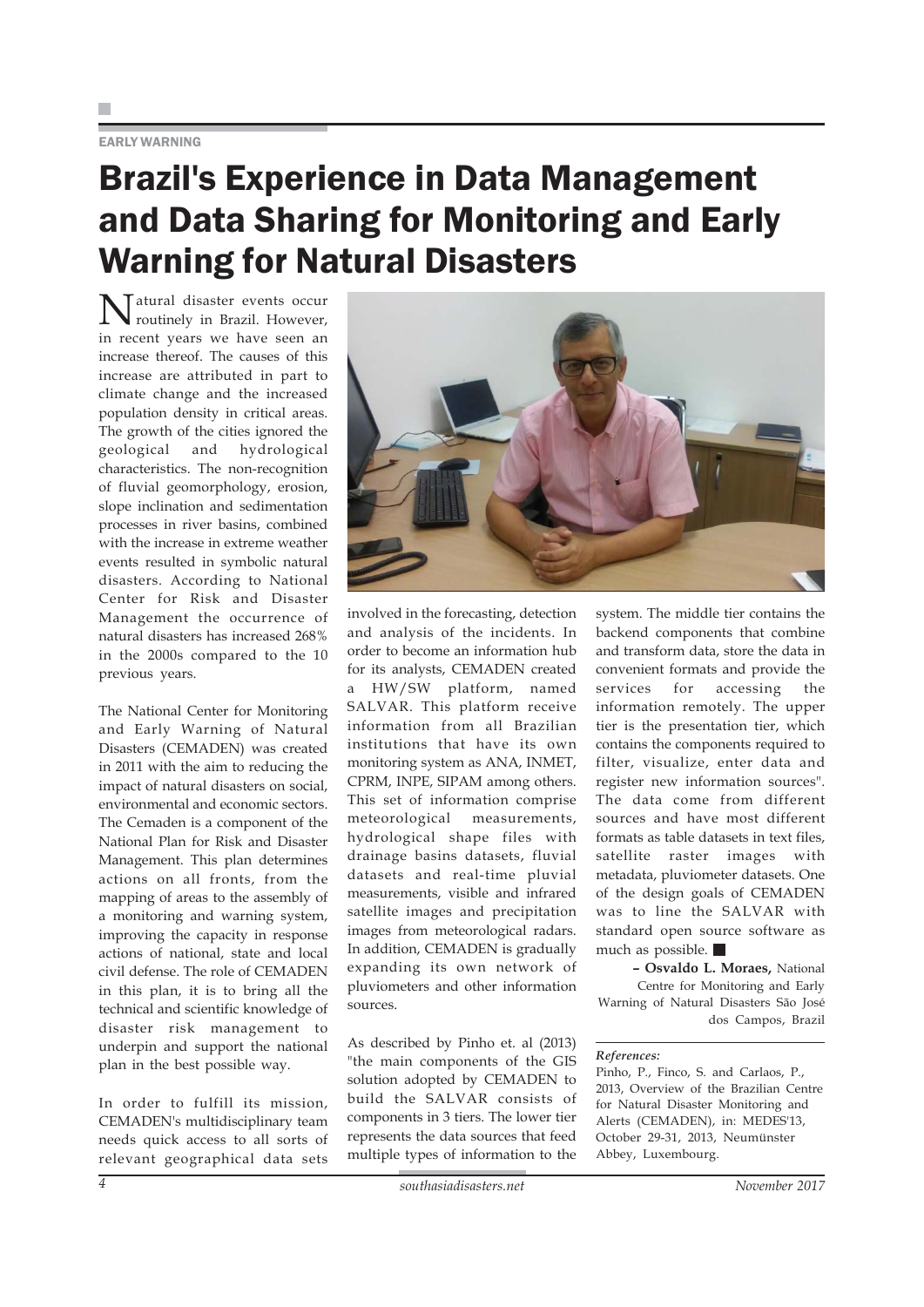IMPLEMENTING NATIONAL DISASTER MANAGEMENT PLAN OF INDIA

### National School Safety Program: Reflections

Safer Schools are one of the top<br>Sten ways to ensure that National Disaster Management Plan (NDMP) launched in June 2016 achieves success in making India reduce risk and build resilience.

The "National School Safety Programme (NSSP)—A Demonstration Project" approved by Government of India in June, 2011 with a total cost outlay of Rs. 48.47 Crore was a 100% Centrally Sponsored Demonstrative Project. It was implemented by National Disaster Management Authority (NDMA) in collaboration with the Ministry of Human Resource Development (MHRD) and in partnership with the State and UT Governments within an initial time frame of 24 months.

NSSP was a holistic project to promote the culture of Safety in Schools and is covered 200 schools in each of the selected 43 districts spread over 22 States/UTs of the country falling in seismic zone IV & V.

The highlights of the NSSP:

- NSSP was designed to cover both the Structural and Non-Structural measures, especially to reduce the risk from Earth Quake and Fire Hazards in the School.
- Since its inception, NSSP built a good partnership between Local Governments and Civil Society.
- Appropriate and innovative approaches were undertaken in this process.
- The ICT/IEC tools were developed at National Level and shared among the

implementing partners to outreach the targeted schools and school students.

- NSSP initiated mainstreaming the process with Ministry of Human Resources Development and Education Departments at National and State level respectively.
- The NSSP focused on Development of School DM Plan, DM kit for each of the selected schools, Training of schools staffs, trainers and engineers in various aspect of school safety. Mock drills are regular affair and developing a training manual for teachers and management and students is a way ahead.

The communication tools were developed at the National Level embedding all the best practices and products collected from a varied number of expert agencies/ organisations and shared among the implementing partners to outreach the targeted schools and school students.



Dialogues and debates started at National and State level to mainstream the process with Ministry of Human Resources and Education Departments at National and State level respectively. Several states such as Assam and Odisha, Gujarat and Bihar have taken innovative steps.

The partnership needs to be built up or further strengthened with the Ministry of Human Resources and Education Departments, those who can really make some differences in terms of structural, non-structural measures and behaviour change among the students and the peers and it has happened in a few states.

The experience of those states may be replicated among others and convince them to take lead for Safer Schools, while investing for the infrastructural development and innovative methods of pedagogy. This is because, in our country, if we are trying to cover the most vulnerable schools then it can be only those schools in rural areas having minimum or no infrastructural facilities and being covered under various National/ State programmes of Education Department for their improvements.

The number of such schools in rural India is very high as compared to the public schools in urban areas having good infrastructural facilities and strong awareness on Safety Measures.

A time has came to mount a national effort for making schools safe and secure in India.

**– AIDMI Team**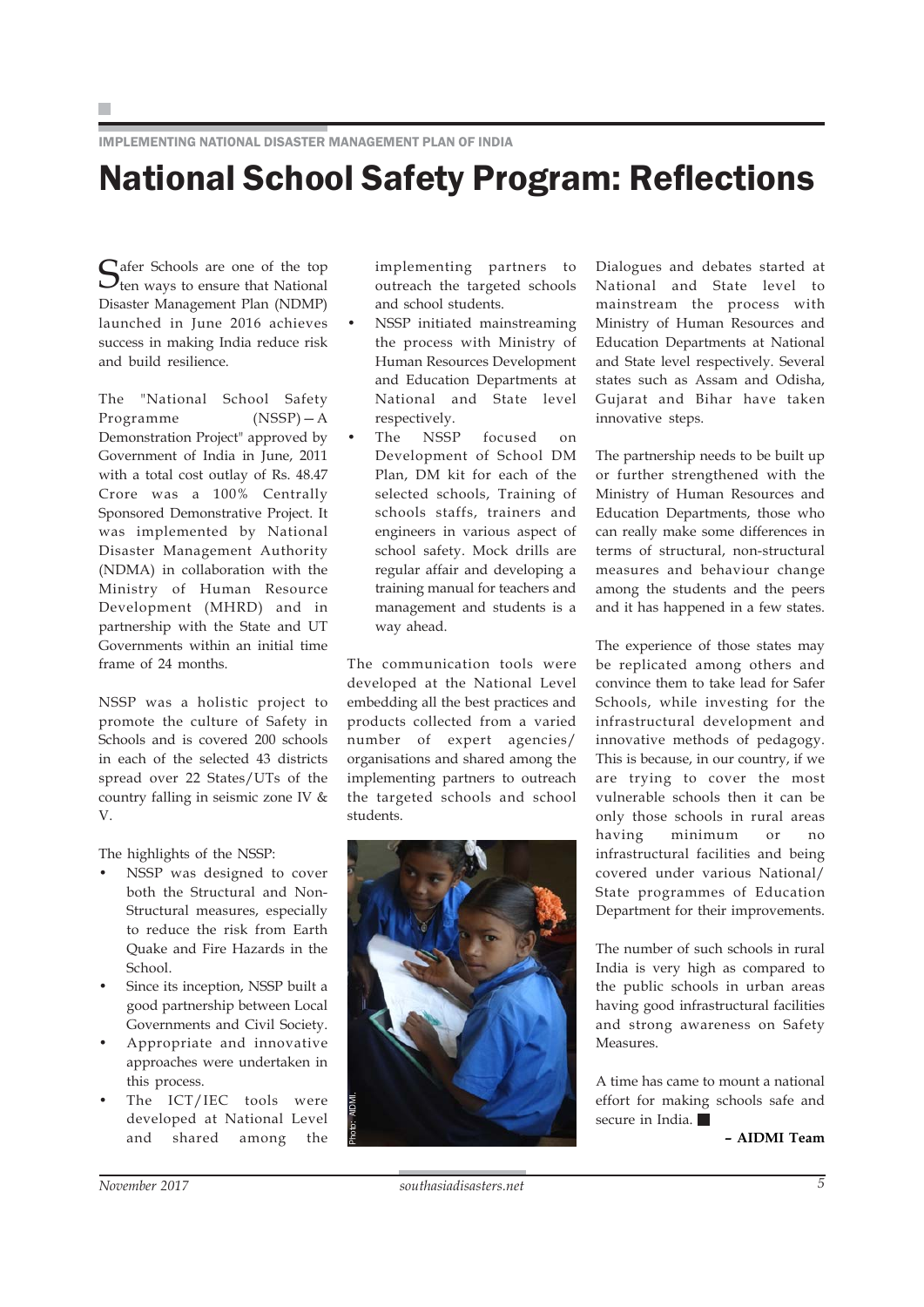F

IMPLEMENTING NATIONAL DISASTER MANAGEMENT PLAN OF INDIA

### *Char* Areas in Assam: Risk Assessment Tools for Women and Children

In India, *Char* areas are most<br>commonly found in the states of commonly found in the states of Assam and West Bengal. These areas can be described as tracts of land surrounded by the waters of an ocean, sea, lake, or stream; it usually means, any accretion in a river course or estuary. These areas emerge and submerge in large river beds such as those of the Brahmaputra in Assam are uniquely vulnerable to disasters such as floods and cyclones.

The All India Disaster Mitigation Institute (AIDMI) works in Assam to make local plans in the districts and holds mock drills in the towns. This work has indicated a special need for capturing what women and children in *Char* areas want in terms of safety and security. How best to capture what women and children want?

The following is a table of tools that are required to be applied, modified, and revised to make women and children of *Char* areas in Assam central to reducing risk and building resilience.



| <b>Thematic Risk Area</b>                         | <b>Main Risk Components</b>                                                                                                                                                                                                                  | <b>Risk Reduction Tools</b>                                                                                                                                                                                                          |
|---------------------------------------------------|----------------------------------------------------------------------------------------------------------------------------------------------------------------------------------------------------------------------------------------------|--------------------------------------------------------------------------------------------------------------------------------------------------------------------------------------------------------------------------------------|
| Governance                                        | • Policy and Planning<br>• Legal and Regulatory System<br>Resource And Capacities<br>Integration with Development<br>• Institutional Mechanism, Capacities<br>and Structures<br>• Political Commitment<br>• Accountability and Participation | Participation in Guidelines Development<br>$\bullet$<br>Joint Codes and Standards Tasks<br>Building Byelaws Review by Women                                                                                                          |
| <b>Risk Assessment</b>                            | • Hazard/Risk Data and Analysis<br>Vulnerability and Impact Data/Indicators<br>$\bullet$<br>Early Warning System<br>$\bullet$<br>Scientific and Technical Innovation                                                                         | Community Based Early Warning<br>System Audit<br>Land-use Planning Review by Children<br>Hazard Micro Zonation by Women<br>Risk Mapping by Children in Schools                                                                       |
| Knowledge And<br>Education                        | Information Management and Sharing<br>$\bullet$<br>Education and Training<br>$\bullet$<br>Public Awareness<br>$\bullet$<br>• Learning and Research                                                                                           | Training on Women Safety and Hygiene<br>$\bullet$<br>During Disasters<br>Mock-drills on Flood and Cyclone Evacuation<br>Skits/Drama on Safety Awareness<br>School Curriculum on Disaster Management<br>Social Media for Women Safety |
| Risk management<br>and Vulnerability<br>Reduction | Environmental and Natural Resource<br>Management; Climate Change Adaptation<br>Sustainable Livelihoods<br>Social Protection<br>Financial Instruments<br>Structural and Technical Measures<br>$\bullet$<br>Planning Regimes<br>٠              | Risk Transfer Assessment for Women<br>Environmental Impact Assessment Tool<br>for Children<br>Retrofitting Audit by Children of<br>Vulnerable Schools and Houses                                                                     |
| Disaster<br>Preparedness And<br>Response          | Organizational Capacity and Coordination<br>$\bullet$<br>Preparedness and Contingency Planning<br>Emergency Response Mechanism<br>Participation and Voluntarism<br>$\bullet$                                                                 | Emergency Planning for Women<br>Disaster Management Plans Review by<br>Children and Women<br><b>Standard Operating Procedures for Schools</b><br>Engagement Methods for Women's SHGs                                                 |

*Sources: Adapted from UN/ISDR, Hyogo Framework of Action 2005-2015, Geneva: United Nations International Strategy for Disaster Reduction, 2005 as adapted*  $b$ y Rishi Garhwal, AIDMI, Ahmedabad on 30 Nov, 2017.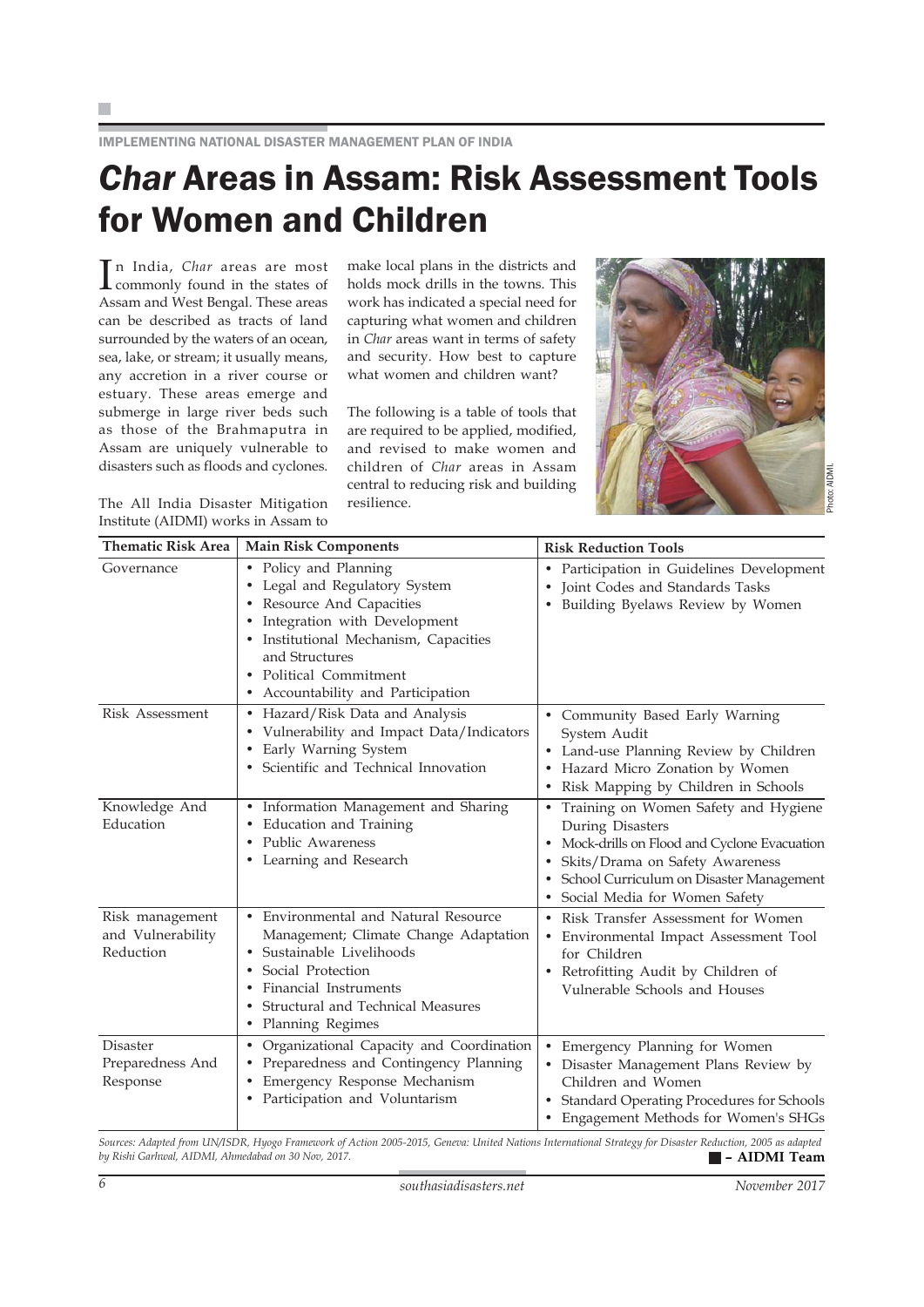#### RISK REDUCTION BY ALL

### Youth Leadership: Source of Energy for Building Community Resilience

**C**ontext All India Disaster Mitigation Institute (AIDMI) has always embraced the idea of youth leadership in the field of disaster risk reduction (DRR). Since 1987, AIDMI has been consistently inviting students (from 33 countries) and fresh graduates to work on local aspects of DRR across all levels of key action. Till date, 121 students have worked with AIDMI as interns or team members. By working with the policy makers, practitioners, partners and critics involved in the DRR sector of South Asia, these interns have promoted youth leadership in the changing landscape of humanitarian action in the region. They offer fresh and new ideas and pick up work that often seems insurmountable.

AIDMI invests in youth and their leadership as against buildings and campus facilitates. The returns of this investment to the society and the DRR sector are enormous.

The following document the experiences of AIDMI interns during their periods, how the experiences enrich their knowledge in DRR, enhance their professional working skills, as well as understanding of context in India. Later, many of which have applied to their work field and future career.

#### Musings on AIDMI Internship

Working in AIDMI enabled me to understand very aspects of being successful in the field of disaster risk reduction (DRR). The first thing I realized was that communication is usually an essential aspect to success in this field. It is also important for an individual to have the ability of multi-tasking during the working hours and as a Disaster Manager we don't have a fixed working hour, we should be willing to work whenever risk wants us to. Risk keeps no working hours.

Working at AIDMI helped me to understand the importance of asking the right questions at the right time. On the other hand, I also realized that it is important to maintain punctuality in order to be successful.

Risks are not punctual. Risks strike any time. We can address this situation by making our risk reduction efforts punctual.

Another key to effective work in the DRR entails that an individual has to have a professional attitude in order to fit in. At the same time, one should have the ability to network with people in the chosen professional field. Both are important and a balance has to be gained. This balance I experienced at AIDMI.

All the team members were really supportive. What I am taking back from this internship is the infinite amount of experience in the field of Disaster Management which will make me a responsible and a successful citizen in future, to continue as a professional in this field and help India to overcome from any disaster risk.

**– Russi Singh**

From the day I started working with AIDMI, I found the AIDMI team very cooperative. They helped us everywhere whenever we needed them. I learned about so many

things in class but at AIDMI I actually saw how DRR works. I learned about key aspects of Child Centred Disaster Risk Reduction. AIDMI has so much going on and it is upto us to understand, reflect, and make use of the experience. AIDMI gave me a platform where I learned so many new things about risk and how to move to resilience building. With this, I would like to thank Mr. Mihir Bhatt and the entire team of AIDMI for giving me such learning environment.

#### **– Ashish Dangar**

During my internship at AIDMI, I got an opportunity to learn a lot of things about disaster risk reduction and climate change adaptation and how both can be integrated at local level. It was my first experience of working on a local planning project with local authorities. This experience helped me to understand how the government departments work and strive to reduce risks. Perhaps the most important thing that I learnt during my internship was the different perception of disasters among different people. Risk has many faces and many incarnations. The difference in the way risks are perceived by different departments also dictates how they prepare for them. I am grateful to Brijbhai for giving me this opportunity to explore many ways of learning about risks citizens of India face.

**– Renuka Poonia**

The experience of working with AIDMI for the preparation of District Disaster Management Plan (DDMP) was very satisfying. The wide range of tasks which I was asked to lead added to my professional skills and understanding. Particularly working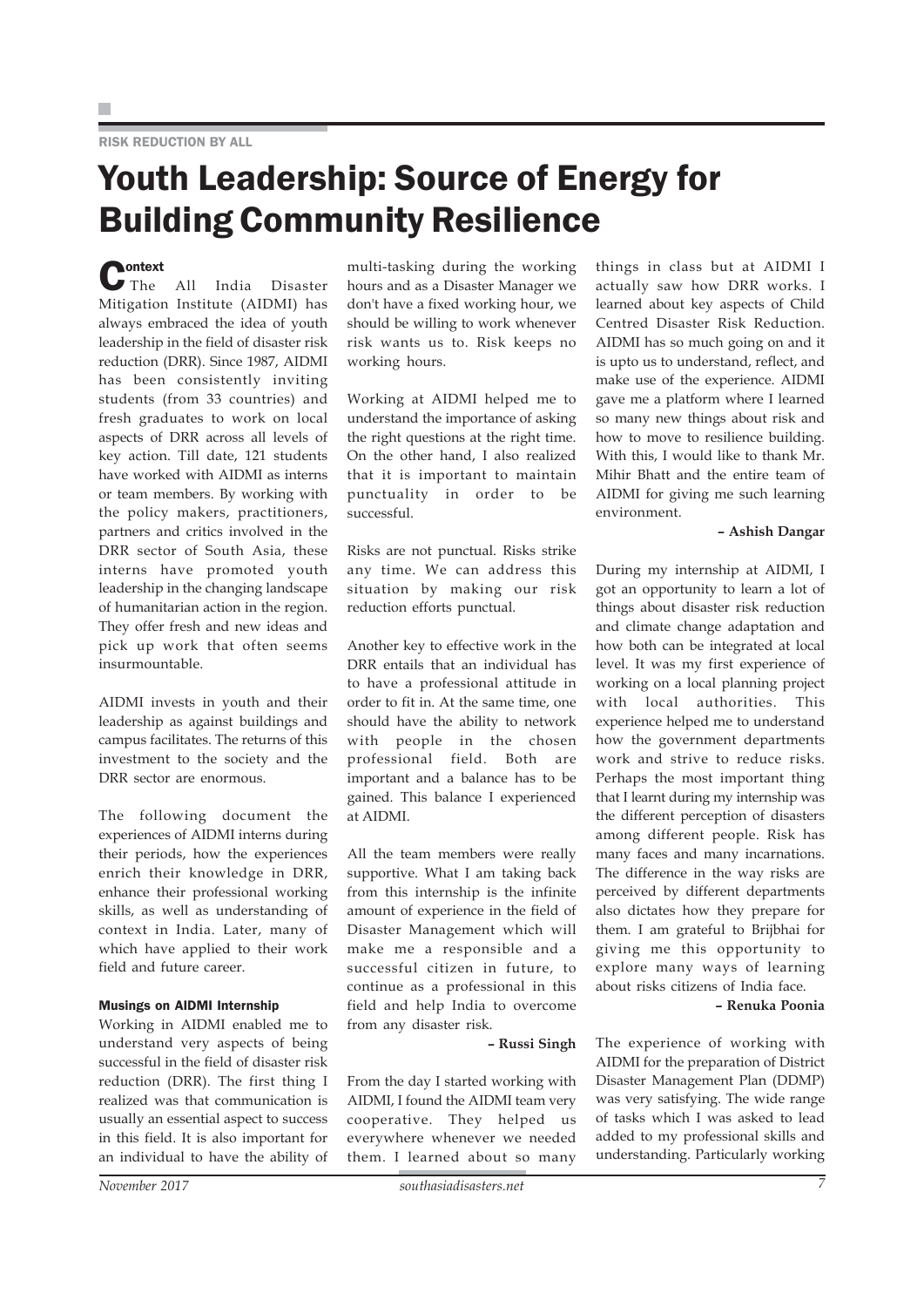in rural areas of Chhattisgarh was completely different from my experience of working in rural areas of Maharashtra. How often we overlook our tribal citizens. Apart from community consultations, working in office was a learning experience. It certainly provided an environment for enhancing professionalism. As the DDMP was made with the support of UNICEF, it gave an idea of how do NGOs work in collaboration with other agencies as well as the administration. Meeting the deadlines and having the pressure of deadlines helped in understanding the vast significance of punctuality. Moreover, the experience improved my knowledge of ground dynamics of risks and disaster management sector, theoretical as well as practical. Documentations, photo quotations, interactions with various line departments, guidance from Vandanaben and Vipulbhai greatly added to my awesome journey with AIDMI!

#### **– Suresh L. Borkar**

Working with the AIDMI has helped me in honing the skills required to be a successful disaster manager. A healthy blend of professionalism and empathy along with deep respect for the local community was central to my AIDMI experience. People are in the centre of any DRR activities at AIDMI. The documentation of the details gathered through the hazard and vulnerability analysis from the communities and authorities was remarkable and helped me in understanding various risks to which a community is exposed to. I also learned how to coordinate and collaborate with government departments and other nongovernment agencies to achieve common objectives. Risk cannot be understood from only one point of view. Most importantly, the mentoring and guidance I received

"After the local community leaders and authority officials the youth at AIDMI has been my sustained source of energy". **– Mihir R. Bhatt**

from Vipulbhai and Brijbhai at AIDMI was critical in making my internship experience fulfilling and rewarding.

**– Akshay W.**

The best thing about AIDMI is that, it has never given the youth a feeling of being interns at any time. We represented AIDMI whenever we went to meet higher authorities or to the last person in the community. The guidance and support received by the field team and seniors for food and accommodations, field visits and documentations and what to focus on has helped us to groom and learn a lot. The forty days helped us to gain professional skills of documentation, drafting of letters, presentations, data analysis and extracting of data and information from the readings, photo and quotes helped me in understanding the different aspects of risk reduction.

**– Vaibhav Naresh Raut**

The internship has helped me in building professional networks among DRR experts and improving upon my risk communication skills at a professional level, which I feel would be a great asset in building stronger relationships (at a personal as well as professional level) with whom I would be working with in the near future. During our day-today conversations with our mentors, I also came to know from Vandanaben about certain approaches of advancing in this field of disaster management, owing to its novelty yet growing significance

in the contemporary world. Concrete work speaks volumes in this fast growing DRR sector. The working environment in the field as well as in office proved to be quite challenging due to the deliverables that were to be met on everyday basis in order to complete the plans within the specified time. Risks do not wait. So, risk reduction plans cannot wait. However, this rush got balanced with the friendly, cordial and supportive nature of our mentors. It was with their experience and guidance that the deliverables could be completed on time. On a personal note, I believe that this sort of balanced environment is necessary for every employer as well as for any task to be completed within a specified time limit.

**– Jyotirmoy Deb Goswami**

#### Way Ahead

AIDMI is inviting youth to work on areas of risk and culture; uncertainty in risk reduction; why some DRR projects make poor worse off; and who is best suited to reduce risk at the lowest level of the economy.

Perhaps the greatest contribution of these youth leaders to AIDMI has been their novel perspectives on risk reduction and climate adaptation which are totally unencumbered with existing narrative. One such intern is now a young ambassador of a leading Asian country. The other intern shapes the UN thinking on DRR in Geneva. A fresh graduate has moved on to lead response operations for a leading international NGO based in UK, while another youth has moved on to work with a leading management consulting firm. Their idealism, sincerity and dedication are infectious and inspiring in equal measure. AIDMI has been fortunate to work with such youth leaders from all across the world and reiterates its commitment to do so in future as well.

**– Kshitij Gupta** of AIDMI.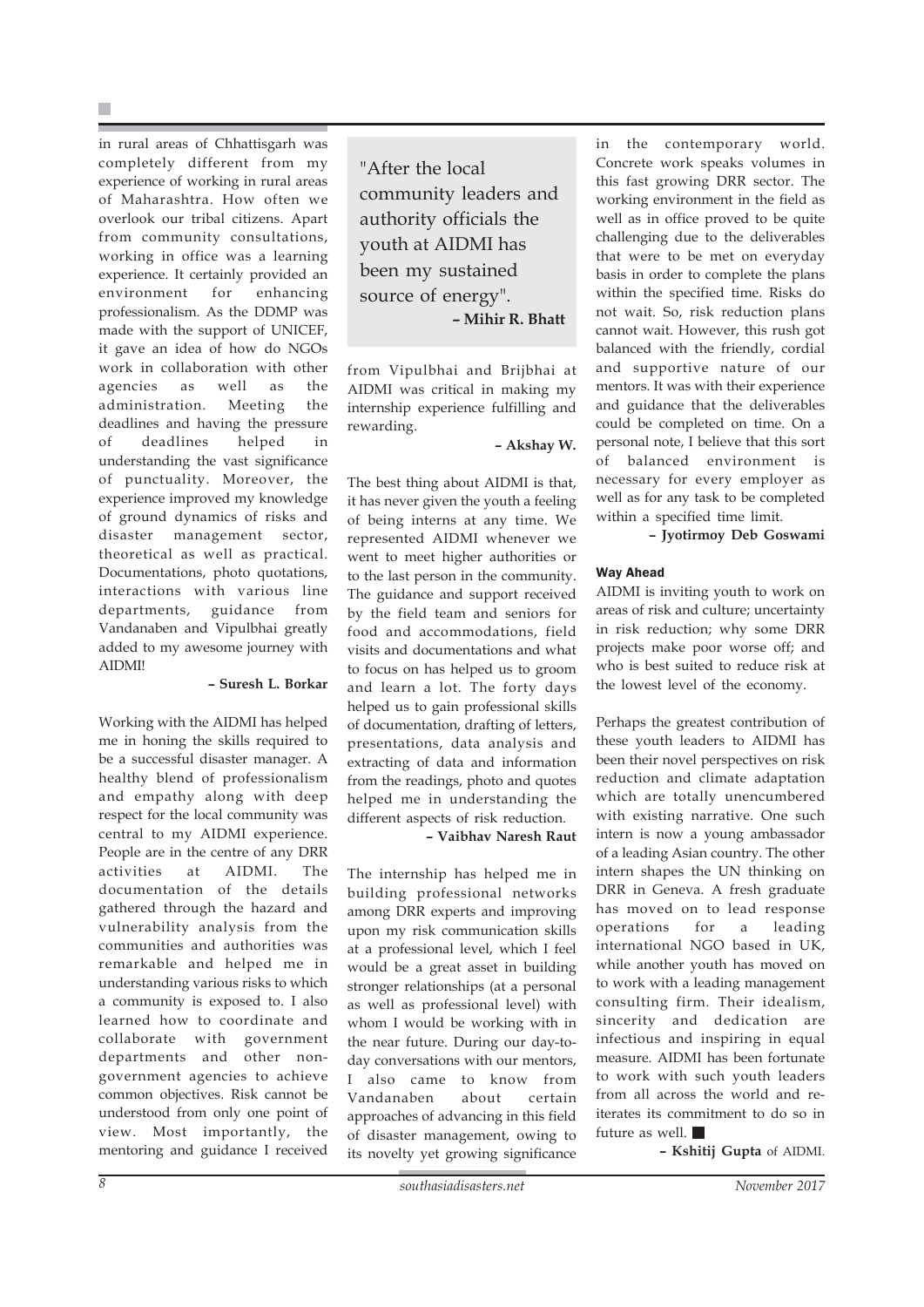#### REDUCING LOSSES

### Disasters and the Displacement of Children: A View

It is well known that disasters lead<br>to drastic economic costs and to drastic economic costs and widespread human suffering. Perhaps one of the most detrimental impacts of disasters is displacement. Disasters have been known to displace millions of Indian citizens from their homes and work. Children too suffer from this disaster induced displacement.

But what is the nature and extent of such displacement? And what are the trends? This is a short note on disasters and displacement in India. The note draws from AIDMI's safer schools work in Assam, Kashmir, Bihar, Odisha, and Andhra Pradesh with UNICEF and State Disaster Management Authorities. The observations are of AIDMI. The following are a few insights that may help to tame the harmful impact of disaster related displacement.

- **Scales and Onset:** The scale at which displacement is taking place is not clear or visible, but it seems that the pace of displacement in India has picked up in the recent decade and multiple displacements take place in a shorter time of 5 to 7 years.
- **Role of Media:** The media, especially the electronic media

pays much more attention to disaster events than to disaster induced displacement. Even more neglected is the issue of the displacement of children due to disasters. Moreover, the media reporting is primarily focused on the loss and damage resulting from such displacement and not on how children and their families cope and recover from its impacts.

- **Skewed Gender Visibility:** The girl child is especially at risk of abuse, exploitation and violence—physical, social, emotional—due to disaster related displacement. Not only is her safety at stake but also her normal growth—health, education, work—is at stake.
- **Increased Migration to Urban Areas:** Cities and towns offer added attraction to disaster victims for work and safety and now victims do not move to cities or towns on their own leaving behind women and children but take their women and children with them to the small and large cities. As a result, more and more disaster affected families are now making their way from the countryside to the urban centres of India.
- **Loss of Cultural Heritage:** The culture of a particular area is strongly rooted in its geography. Displacement from that area is inevitably bound to sever an individual from his or her cultural heritage. Perhaps one of the most insidious impacts of disaster induced displacement is the loss of identity and cultural heritage for displaced children growing up in newer cities and towns.
- **Harmonising with Humanitarian Action:** There is limited focus of humanitarian action on children and even less focus is on how disaster induced displacement could be better handled to reduce the adverse impact on children. Relief codes do not specify children.
- **Dearth of Field Notes:** There are no field notes available on the impact of disaster related displacement on children in India. As a result evidence is not available for policy making.

The above seven areas need more work in terms of data collection and analysis by researchers and students in India.

> **– Brij Chauhan** with **Kshitij Gupta,** AIDMI



*November 2017 southasiadisasters.net 9*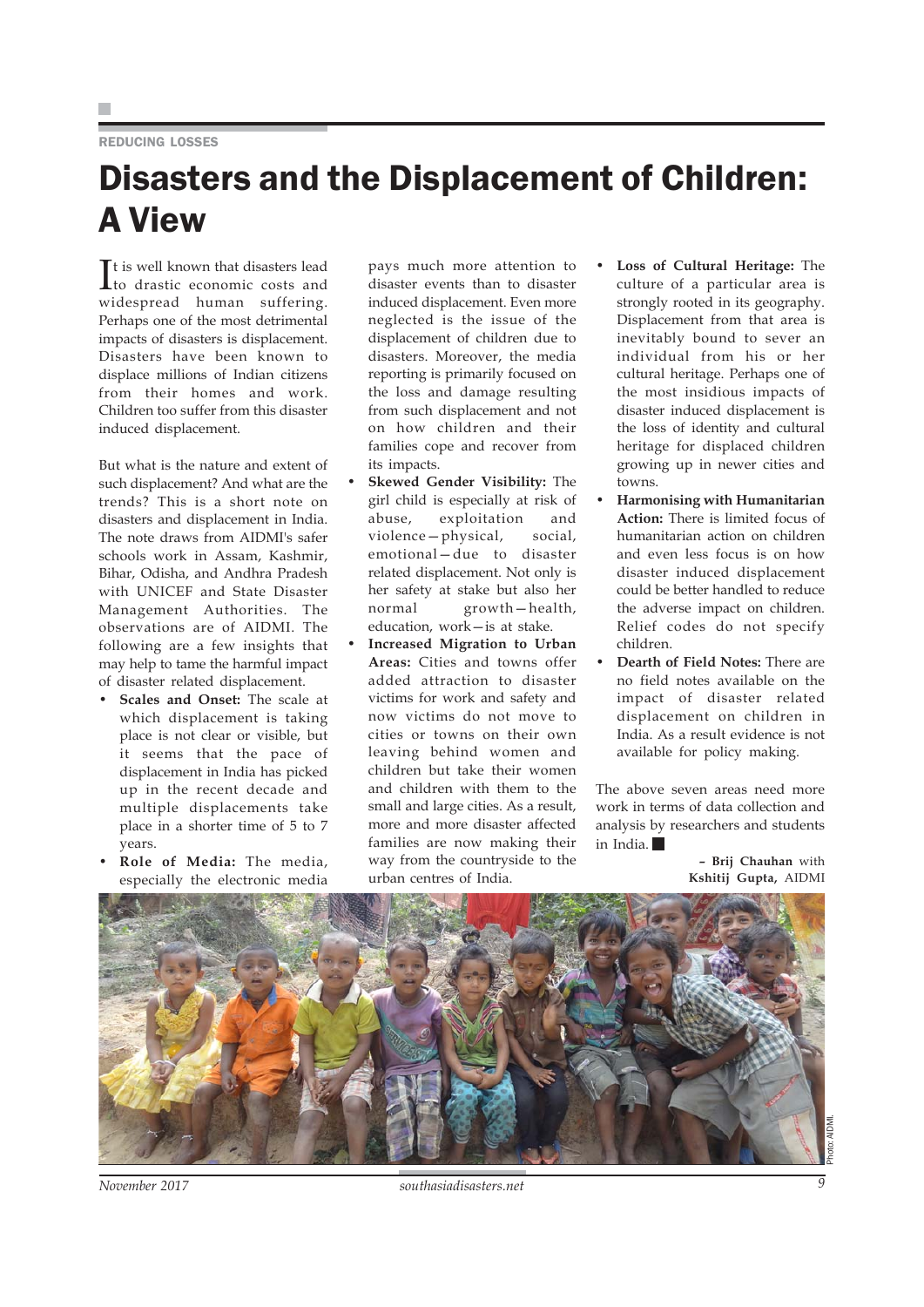SCHOOLS AND RISK REDUCTION

### School as a Key to Reducing People Affected by Disasters by 2030

The schools are considered to be central in reducing the number of affected people by disasters by 2030 in South Asia.

International Day for Disaster Reduction (IDDR) began in 1989, after a call by the UN General Assembly for a day to promote a global culture of risk-awareness and disaster reduction. Held every 13th of October, the day celebrates how people and communities around the world are reducing their exposure to disasters and raising awareness. The 2017 edition continues as part of the 'Sendai Seven' campaign. This year the focus was on Target B substantially reduce the number of affected people globally by 2030, aiming to lower the average global figure per 100,000 between 2020-2030 compared to 2005-2015.

The AIDMI celebrated the IDDR 2017 by capturing lessons from the last 12 months actions with 1471 schools to promote and strengthen safe education that saves lives and reduces the number of affected people by any disasters (including local and climate related risks accident, heat waves, or heavy rains in the case of schools).

During the IDDR 2016 celebration, AIDMI announced to link each school safety training with the preparation of School Disaster Management Plan (SDMP) by trained educators. The commitment resulted into 915 SDMPs that were prepared by educators themselves based on the training lessons. Various agencies joined this year-long action – state and district disaster management authorities; UN agencies, city municipal corporation; and 1471 schools. The SDMP is becoming a tool to prepare a plan at school level as well as connecting



*From concept to action: 915 SDMPs prepared by educators between IDDR 2016 and IDRR 2017.*

school communities to come closer and join efforts that are raising awareness and preparing against local hazards among young generation. *"Our joint efforts must result into equipping school teachers and students with the knowledge and skills that may potentially save their lives as well as avoid emergency situation to happen in school"* said by Mr. Kaustav Talukdar, Kamrup Metro District Disaster Management Authority Officer, India.

The SDMP is also supporting schools to address climate related risk like school announcements based on heat waves alerts by authorities during summer and heavy rain alerts during monsoon. *"The culture of disaster management needs to be imbibed in a society for which the motto of "catch them young" sounds prudent as a whole new generation's becoming the flag bearers of DRR and trained in preparedness, response, mitigation, including climatic sensitization towards sustainable community."* - said Vrindhanath M C, with Navi Mumbai Municipal Corporation, City Coordinator, UNDP, India.

The schools are key platform for local implementation of the Sendai

framework, especially achieving targets – B, and D. As not every hazard has devastating consequences, a combination of natural, cultural, social and political factors contributes to disasters. The school is the key platform to address these local situations effectively. During the 2005-2015 HFA period, India as well as many other countries generated evidence on how schools can be safe as well as how safe schools can contribute to safer community.

The knowledge exchange platform is playing a very important role in school safety as AIDMI's support to institutions in Maldives and Myanmar in South Asia resulted into institutionalization of safe education component.

AIDMI based on the 2001 Gujarat earthquake initiated safer schools campaign that expanded from Gujarat state to 12 states of India and neighbouring countries of South Asia. AIDMI along with government institutions, UN agencies, universities and networks is taking various actions with schools emphasizing on local implementation of India's National Disaster Management Plan. **– Vishal Pathak,** AIDMI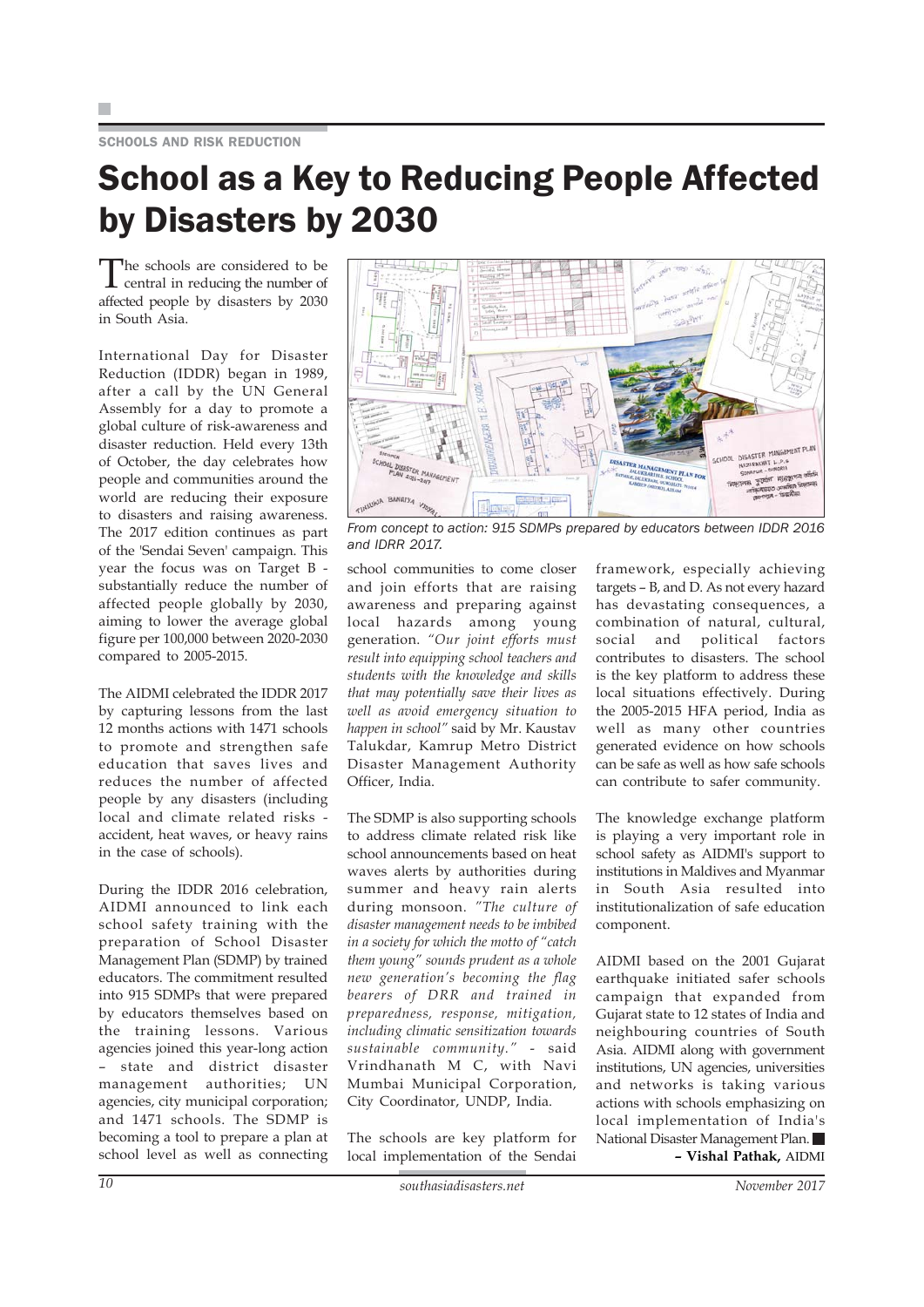#### DISTRESS MIGRATION

### Migratory Crossroads in Africa: The Story of Joy

A<sup>t the</sup> crossroad of the central<br>Mediterranean route, the Government of Niger, with support of the UN Migration agency is stepping up efforts in order to provide assistance to vulnerable migrants stranded in Niger and those returning from Algeria and Libya.

Migrants end up in Niger from all over West Africa as Niger has borders with Algeria and Libya, two destinations for migrants either looking to work there or to cross the Mediterranean to get to Europe. Migrants like Joy\*, who grew up in Liberia hearing stories about people going to other countries to find work and send money back. When her childhood friend told her she was going to go, Joy saved up enough money to join her.

Joy left Liberia and had been told to head for Niger. She's been told she can find work in neighbouring Algeria or Libya, and from there try and get to Europe. Joy is one of many thousands of West African



migrants who leave their homes, travel hundreds of miles, crossing borders, deserts and seas to find a place where they can find work.

However, Joy and others are almost certainly going to face exploitation, human rights abuses, physical violence or detention like many migrants before them while travelling this way. Cross border movements within the ECOWAS region are legal for people with proper documentation but many migrants travel through hidden networks and don't have information available to them about safe migration. Without adequate information on their rights, migrants remain vulnerable to exploitation on a daily basis.

When Joy reached Niger, after passing through Ivory Coast and Burkina Faso, she spent a month in a ghetto in Arlit. The ghetto owner told Joy that every woman that took this road had to sleep with him if she wanted to reach Europe. Joy protested that she had already paid for her transportation. When telling her story, she explains how because she has asthma, she would fake an asthma attack every time this man tried to approach her so he left her alone. He persisted in telling her that the only way she would make it to Europe was by going into prostitution. While Joy refused and was made to sleep outside for this refusal, others accepted and were subject to rape in front of the other migrants.